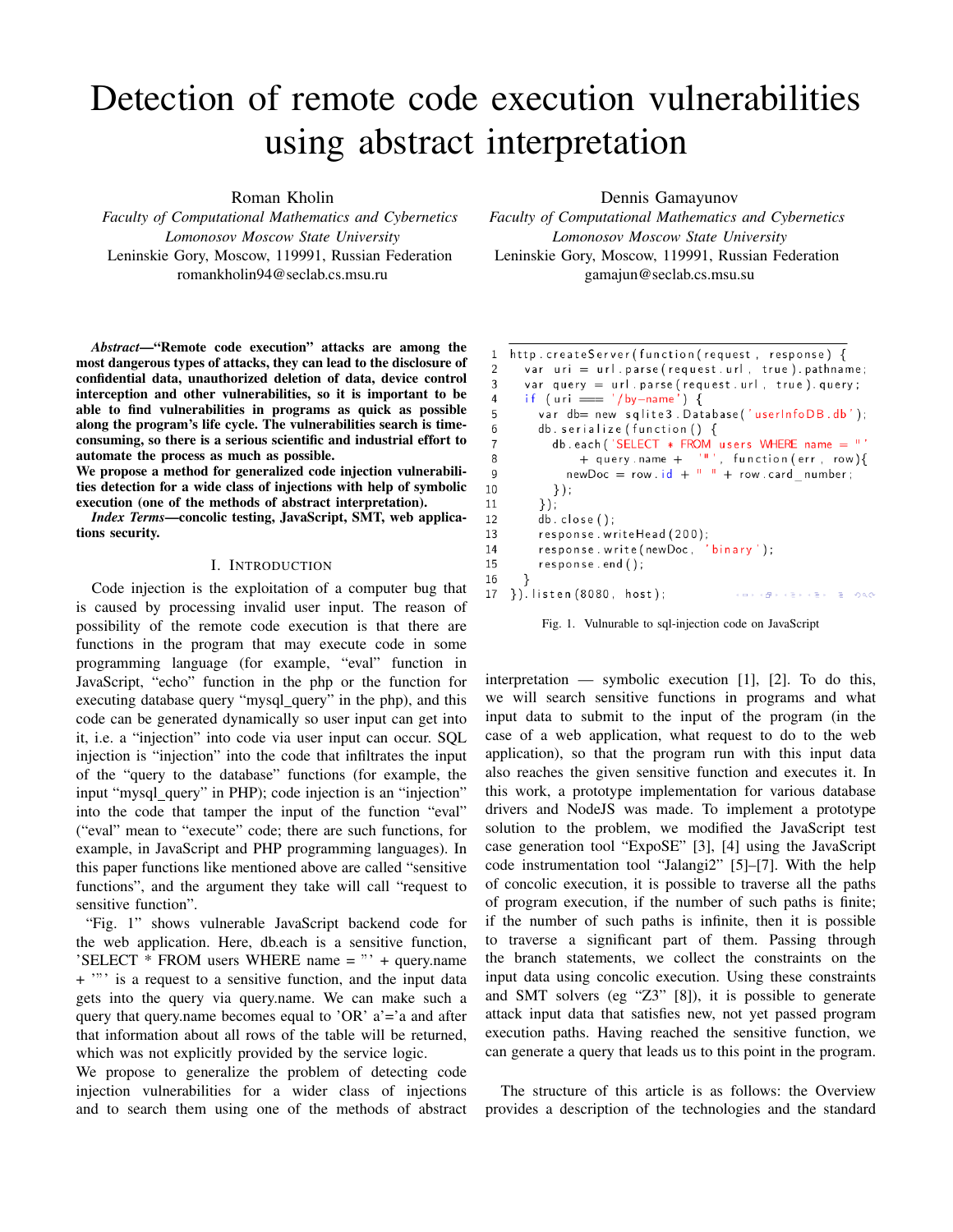techniques that we use here; in Implementation we present the algorithm of our prototype solution; in Evaluation, we describe stand applications and the results of working of our tool on them; in the Related Work subsection, we present similar frameworks and techniques that we have found; in Future work we describe ideas for improving our tool; in Conclusion we summarize the results of the study.

## II. OVERVIEW

In this section we briefly describe the frameworks and technologies used in the paper.

### *A. Jalangi2*

Jalangi2 is a framework for writing dynamic analyses for JavaScript. Jalangi2 instruments the program-under-analysis to insert callbacks to methods defined in Jalangi2. An analysis writer implements these methods to perform custom dynamic program analysis. Jalangi2 performs analysis during the execution of the program. "Fig. 2" contain an example of the code after instrumentation. Write, Read, Binary, Literal, PutField, GetField, Branch, Methods - the name of the callbacks that can be implemented in your analysis (this is not a complete list).

| $x = v + 1$  | $\Rightarrow$ | $x = Write("x", Binary('+/Read("y", y), Literal(1), x)$  |
|--------------|---------------|----------------------------------------------------------|
| $a.f = b.g$  | $\Rightarrow$ | PutField(Read("a", a), "f", GetField(Read("b", b), "g")) |
| if $(a.f())$ | $\Rightarrow$ | if (Branch(Method(Read("a", a), "f")()))                 |

Fig. 2. Simplified demonstration of Jalangi2 instrumentation of code

# *B. Z3*

Z3 is Theorem Prover, a cross-platform satisfiability modulo theories (SMT) solver. Satisfiability modulo theories (SMT) is the problem of determining whether a mathematical formula is satisfiable. It generalizes the Boolean satisfiability problem (SAT) to more complex formulas involving real numbers, integers, and/or various data structures such as lists, arrays, bit vectors, and strings. Formulas may not have a decision procedure, or the task of formula satisfaction may be NP-hard, but in practice, solvers perform well due to the heuristics that are implemented in their algorithms. One of the most important achievements of modern SMT solvers is their ability to resolve formulas over string data types - i.e. simulate a lot of primitive operations on string variables (concatenation, slicing, inserting a substring into a string, etc.) and find specific examples of strings that satisfy a set of logical formulas on variables that use these operations. Moreover, the most advanced versions of modern SMT solvers also support checking whether a certain word belongs to a given language described by a regular grammar, among the operations available in the SMT solver.

# *C. Concolic Execution*

Concolic Execution (a portmanteau of concrete and symbolic) is a hybrid software verification technique that performs symbolic execution, a classical technique that treats program variables as symbolic variables, along a concrete execution (testing on particular inputs) path. Symbolic execution is used in conjunction with an automated theorem prover or constraint solver based on constraint logic programming to generate new concrete inputs (test cases) with the aim of maximizing code coverage. Initially, symbolic (and concolic) tools were developed only for compiled programming languages (like "DART" [9], "CUTE" [10], "KLEE" [11] for C languge), but over time they added support for interpreted programming languages.

The program can be represented as a binary tree - the so-called computational tree (see "Fig. 3"). Each vertex is the execution of a conditional statement, each edge is the execution of a sequence of commands that are not a conditional statement, each path from the root divides the set of input data into equivalence classes. One of the goals of concolic execution is to provide one instance for each such equivalence class, i.e. generate a test - the input data on which the program will go through a unique path from the root to the leaf.

The concolic execution algorithm can be described as



Fig. 3. Example of a figure caption.

follows:

At the beginning, a random data set is generated and added to the queue. Then, until the queue becomes empty, the input data set is popped from the queue, the program is executed on this input data set, the execution trace is recorded, fixing all passed branch points in the program and all operations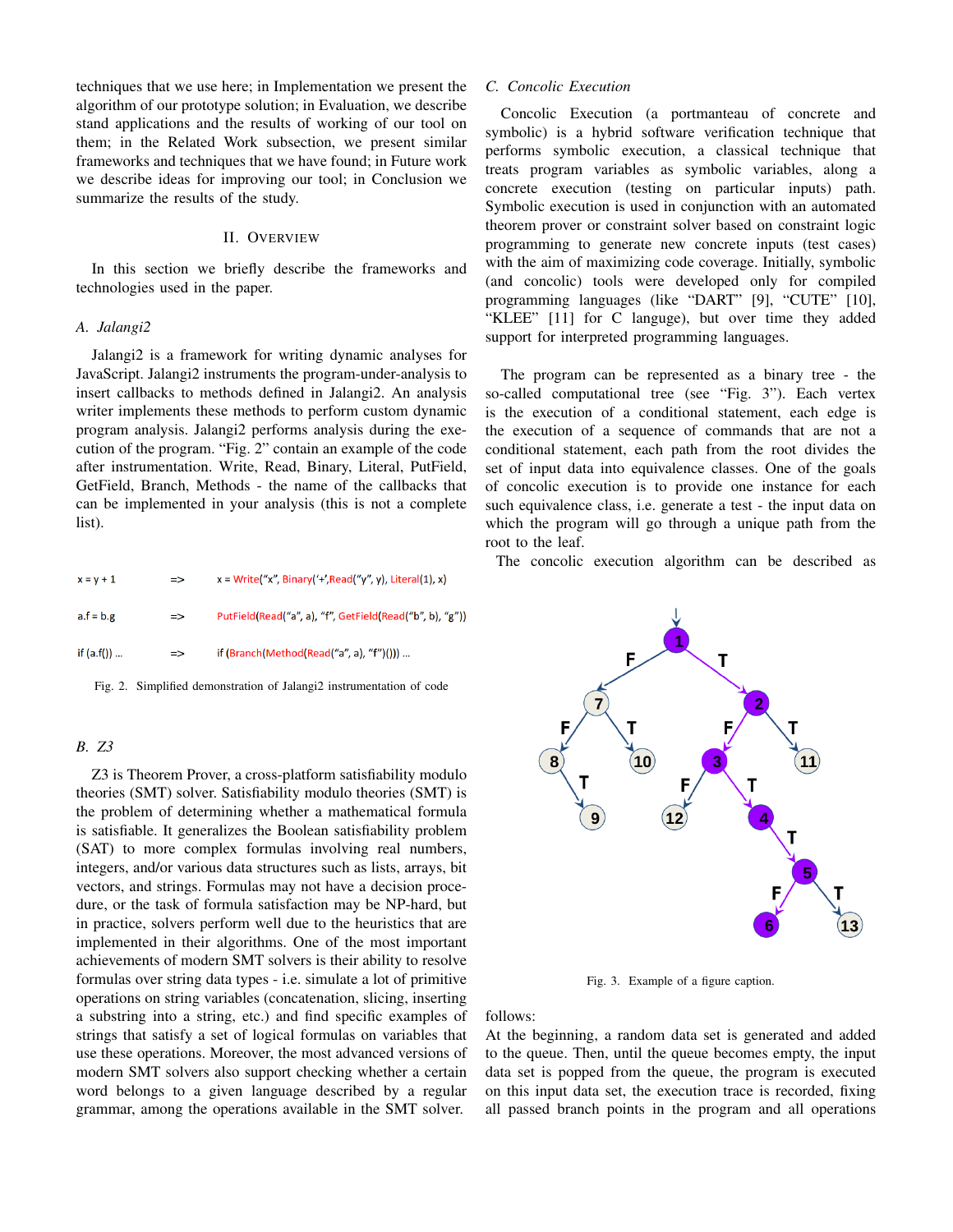written on the program variables along this path. In this case, specific operations are executed on concrete values of variables, and symbolic ones are executed on symbolic variables. This allows for each specific path to describe the constraints on the variables (path constraints), which lead to the execution of the program along a specific path. In this case, the constraints have the format of a logical formula, which uses the logical operations "and", "or" and a set of some of the simplest operations on variables: comparisons, simple arithmetic operations, simple operations on strings (concatenation, slicing, deletion whitespace characters on the left and right, etc.).

When passing a branch point, we try to build an alternative path for executing the program:

- 1) we consider a set of path constraints up to a given branch point, select the part of the formula that describes the choice of the execution path at a given point. If we have already tried to generate a set of input data for such a program execution path, then we finish building an alternative program execution path; otherwise we continue
- 2) We build a new set of constraints on variables, using the negation of the last condition;
- 3) we resolve this set of constraints on variables by finding a set of specific values of symbolic variables that satisfies all the conditions of path constraints;
- 4) add the resulting set of input data to the queue.

The most important and critical part of this process, however, is the ability to effectively model operations on symbolic variables (reducing their effort to a set of simple atomic operations) and resolve the resulting sets of logical formulas (path constraints) for all types of variables used in the program. The main method for such resolution of formulas in the field of dynamic program analysis is currently the Satisfiability Modulo Theory, which was described above.

# *D. ExpoSE*

ExpoSE is a dynamic symbolic execution engine for Node.js applications. ExpoSE automatically generates test cases to find bugs and cover as many paths in the target program as possible. ExpoSE bypasses all program execution paths by using a concolic execution technique, implementing callbacks in Jalangi2, and using Z3 as a solver to generate new input data.

## III. IMPLEMENTATION

At this stage of development, our prototype solution is looking for a hotspot using the concolic execution technique implemented by the ExpoSE tool. We find a call of the crateServer function of the nodejs http standard library [12]. This function takes as input the function f(request, response) - a request processing function, where request is an object of the http.IncomingMessage class that describes the request, response - an object of the http.ServerResponse class that describes the server response (for more details, you can read in the documentation here). Instead of executing the crateServer function, we run the function f(request', response'), where request' and response' are objects that model a server request and a server response. The main thing in request' is the concolic "url" and "methods" variables that model the input. Since the analysis is performed dynamically, before calling the next function in the program, we can check whether it is a hotspot. If it is really a hotspot, then we can restore the request, which, by sending it to the server, we will get to a given point in the program with such a state of the variables. By passing this url to sqlmap [13], we can verify whether it is possible to transfer such data to this hotspot that they lead to a vulnerability.

## IV. EVALUATION

To evaluate the prototype, several stand web applications were made. When creating them, we pursued the following goals: they should have sql-injection, code-injection; stands must use different database drivers; stands should be written on different web-frameworks. We got the following stands:

1. The application keeps a list of users of some site. The application has a main page, as well as 3 more that are linked from the main page: /users - a list of users, /by-id a page with information about a user that has a specific id parameter, /by-name - a page with information about user having a particular concrete name parameter. When following the /by-name link, the name parameter is passed, which is processed on the server in a vulnerable way - without any checks, it is part of the SQL query that searches the database for the desired user. Because of this, any information can be extracted from the database, which leads to a SQL injection vulnerability. When following the /by-id link, the id parameter is passed, which is processed on the server in a vulnerable way - without any checks, it is input to the eval command, which allows remote code execution on the server and leads to a code-injection vulnerability. The application is written based on the built-in framework, as well as the third-party mysql library, which is driver and designed to work with the mysql DBMS.

2. The application keeps a list of users of some site. The application has a main page, as well as another one, which is linked from the main page: /users - a page with information about the user, which has a specific username parameter. When following the /users link, the username parameter is passed, which is processed on the server in a vulnerable way - without any checks, it is part of the SQL query that searches the database for the desired user. Because of this, any information can be extracted from the database, which leads to a SQL injection vulnerability. The application is written based on the built-in framework, the framework for creating express web applications, as well as the third-party sqlite3 library, which is driver and designed to work with the sqlite DBMS.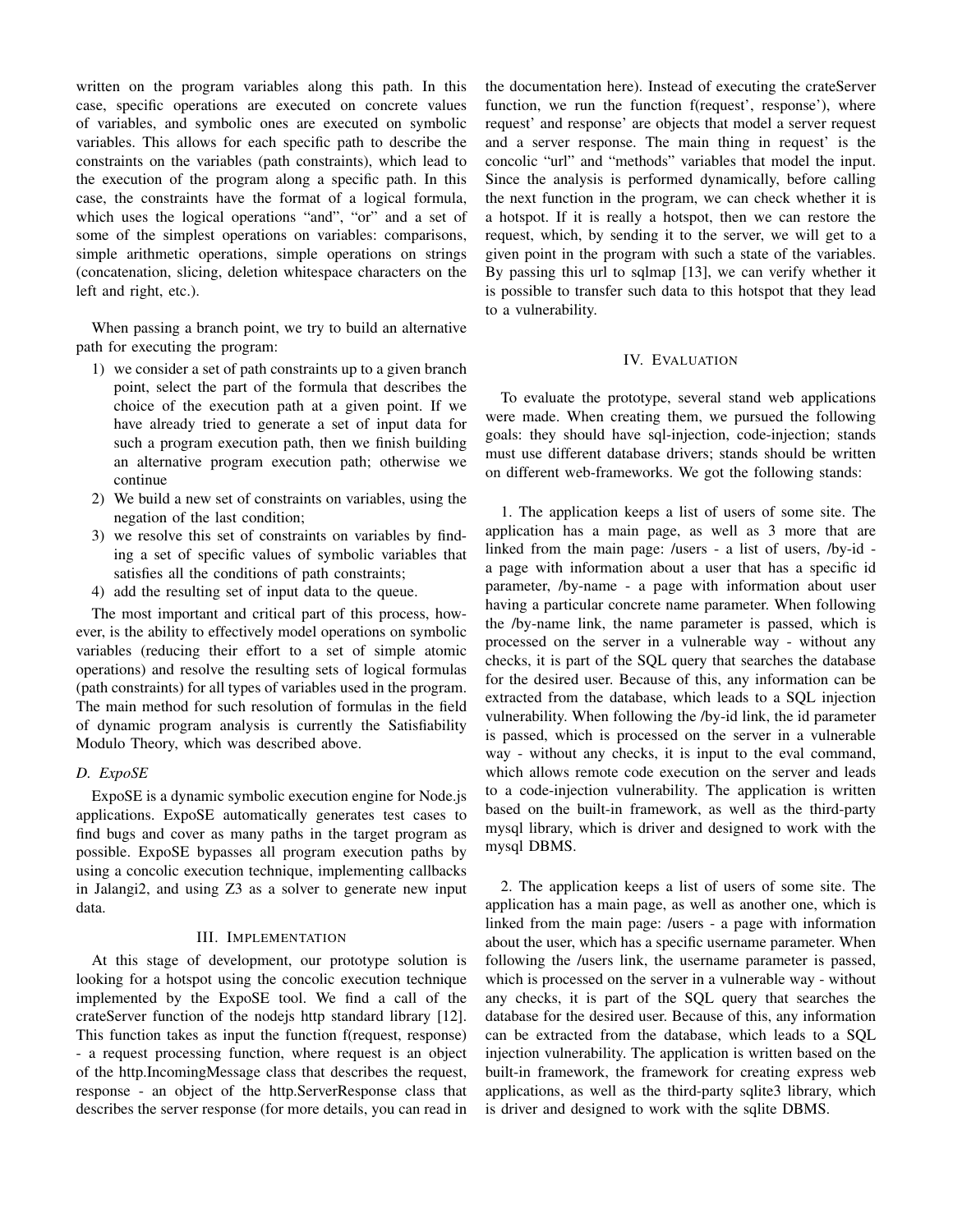In this review, we focused on dynamic methods of program analysis and vulnerability search.

Wasserman et al. [14] formally defines what a vulnerability



Fig. 4. Example of a "good" query.



Fig. 5. Example of a "bad" query.

is based on the following consideration: "good" ("Fig. 4") queries have the same parse trees, "bad " are non-good ("Fig. 5')' parse trees. If during any execution of the program the requests will have the same AST, then there is no injection in this place, otherwise - maybe, so there may be false positive results. The paper provides an algorithm on how to understand from the input data whether they lead to an injection. The algorithm is exact in the sense that if it gives the result "no injection", then it really does not exist.

The following paper by Wasserman et al. [15] provides a conservative algorithm for checking that there are no injections in the program (conservative in the sense that if the algorithm says that there is no injection, then there is definitely no injection. False-positive results are possible). The algorithm is as follows:

- 1) for each hotspot, we build a context-free grammar of the language, consisting of strings that can fall into the input of this hotspot (the language that the grammar defines is larger than the real language, which consists of strings that can fall into the input of this hotspot);
- 2) build a grammar of "bad" lines (i.e. injections);
- 3) we check that two languages have no intersection. This method was done on the basis of the algorithm from Minamide [16], who made their own algorithm based on the work of Reps et al. [17]–[21] on the reachability of the language of the grammar.

The method was implemented for the PHP language. Exploit generation was presented in the following paper by Wasserman et al. [22] The algorithm is as follows:

- 1) using the concolic execution method, we traverse the program;
- 2) if we encounter a hotspot while bypassing the program, then we build the grammar of the language for which member strings may work as input to the hotspot (due to the fact that we use concolic execution and not static methods, this grammar is calculated more accurately);
- 3) we intersect this language with the language of "bad" strings;
- 4) if the intersection is not empty, then we take any string from the resulting language, which will be exploit.

It also uses the methods from Minamide [16] and Reps et al. [17]–[21]

The method was implemented for the PHP language.

In Kieyzun et al. [23] concolic execution is considered to cover various paths in the program and detect vulnerabilities and mutation of input parameters in order to select an attack vector that leads to the exploitation of a vulnerability. As vulnerabilities, injections of SQL commands and first-order JavaScript code (first-order SLQi and XSS) and injection of second-order JavaScript code (second-order XSS) are considered. This work is interesting not only for the combination of techniques used to detect vulnerabilities, but also for the active use of third-party existing tools, as well as for the first in the literature automatic detection of second-order XSS vulnerabilities using the concolic database.

## VI. FUTURE WORK

There are several directions for further development of our tool:

1) We evaluated our tool only with synthetic examples. The fact, is that it is quite difficult to automatically apply